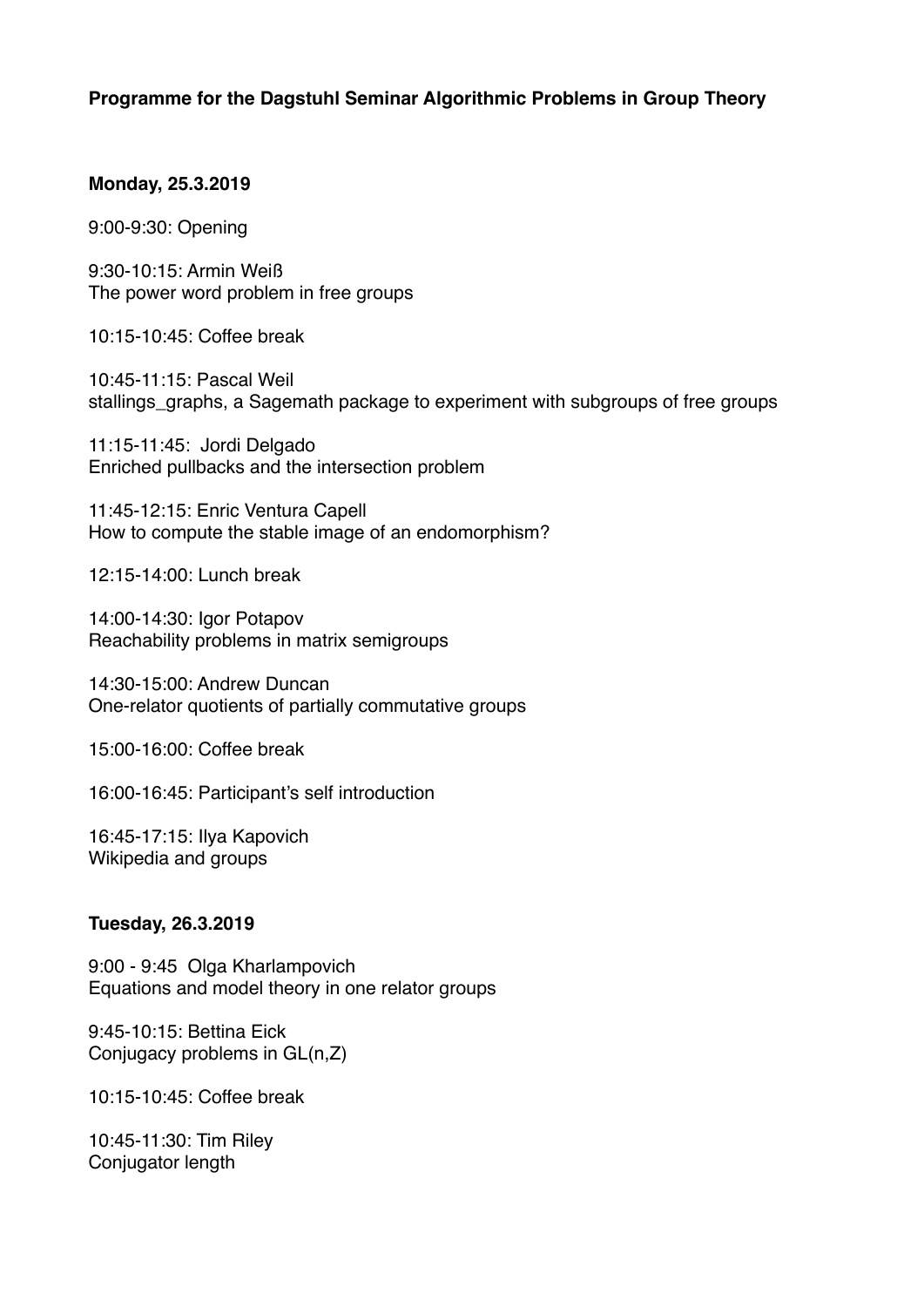11:30-12:00: Vladimir Shpilrain Unconditionally secure public key transport (with possible errors)

12:15-14:00: Lunch break

14:00-14:45: Georg Zetzsche Rational subsets of wreath products

14:45-15:05: Montserrat Casals-Ruiz On the positive theory of groups acting on trees

15:05-15:25: Ilya Kazachkov On model theory of graph products of groups

15:30-16:00: Coffee break

16:00-16:30: Tatiana Smirnova-Nagnibeda Infinite Ramanujan graphs

16:30-18:00: Open problem session

### **Wednesday, 27.3.2019**

9:00-9:45: Paul Schupp Of Coarse: Closures of Turing Degrees

9:45-10:15: Laura Ciobanu Radomirovic Solving equations in hyperbolic groups I

10:15-10:45: Coffee break

10:45-11:15: Murray Elder Solving equations in hyperbolic groups II

11:15-12:00: Alexei Miasnikov Malcev's problems, weak second order logic, and rich groups

12:15-14:00: Lunch break

14:00-18:00: Excursion

## **Thursday, 28.3.2019**

9:00-9:45: Alina Vdovina Ramanujan cubical complexes and non-residually finite CAT(0) groups in any dimension

9:45-10:15: Laurent Bartholdi Decision problems in self-similar and automata groups